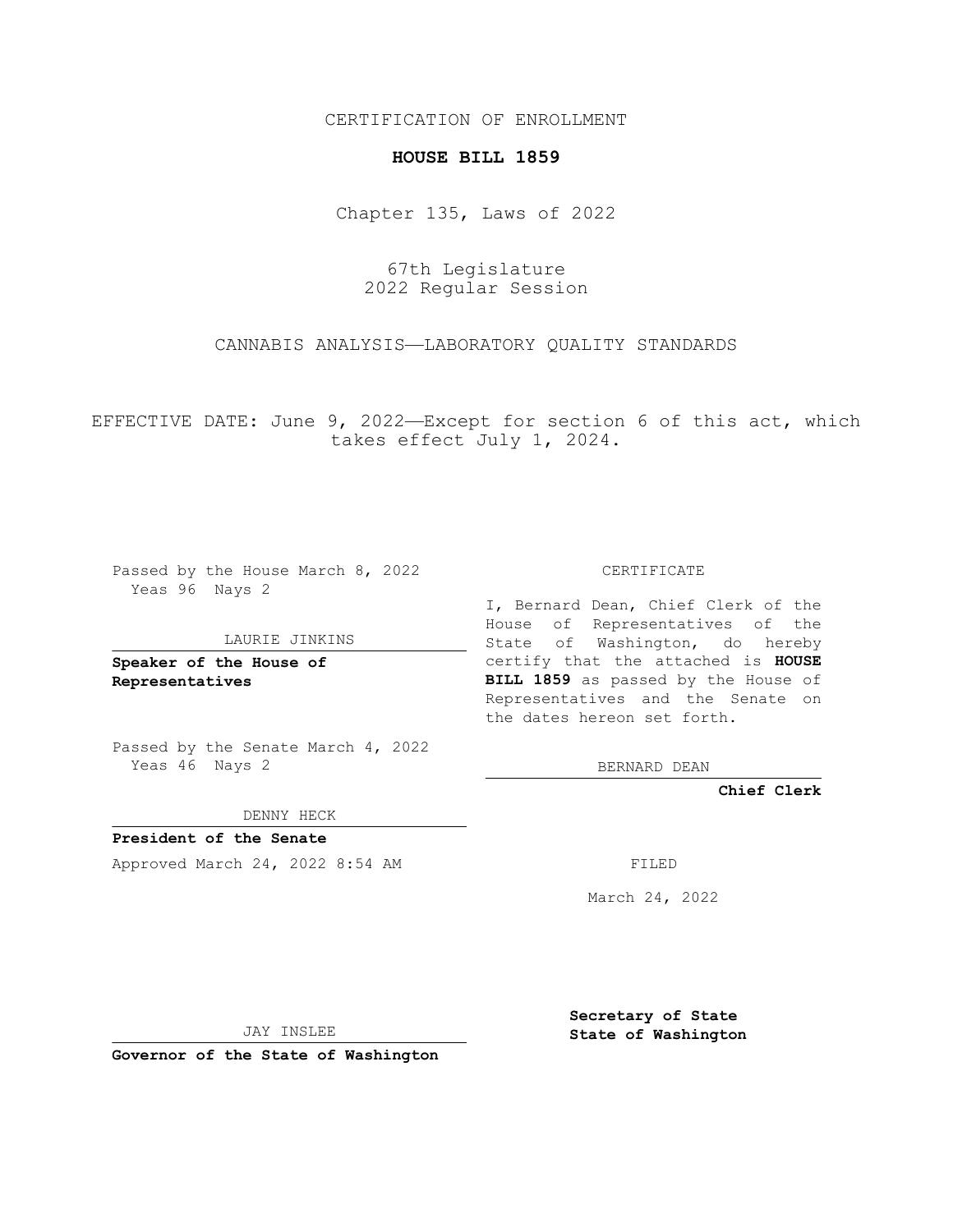### **HOUSE BILL 1859**

# AS AMENDED BY THE SENATE

Passed Legislature - 2022 Regular Session

# **State of Washington 67th Legislature 2022 Regular Session**

**By** Representatives Kloba, Chambers, Wylie, and Wicks; by request of Department of Agriculture and Liquor and Cannabis Board

Prefiled 01/07/22. Read first time 01/10/22. Referred to Committee on Commerce & Gaming.

 AN ACT Relating to quality standards for laboratories conducting cannabis analysis; amending RCW 69.50.348 and 69.50.348; adding a new chapter to Title 15 RCW; creating a new section; providing an 4 effective date; and providing an expiration date.

BE IT ENACTED BY THE LEGISLATURE OF THE STATE OF WASHINGTON:

 NEW SECTION. **Sec. 1.** The purpose of this act is to create an interagency coordination team responsible for the program that establishes and maintains quality standards for laboratories conducting analysis of recreational and medicinal cannabis with THC levels greater than 0.3 percent. The interagency team includes the department of agriculture, the liquor and cannabis board, and the department of health. The standards must be adopted by rule by the department of agriculture, and changes to standards may require reference in liquor and cannabis board and department of health rules. This authority to establish these rules transfers from the liquor and cannabis board to the department of agriculture. This act implements the recommendations of the cannabis science task force established in RCW 43.21A.735.

 According to the task force's recommendations: "Laboratory quality standards are the elements used in the evaluation of a product's compliance with established product standards. They consist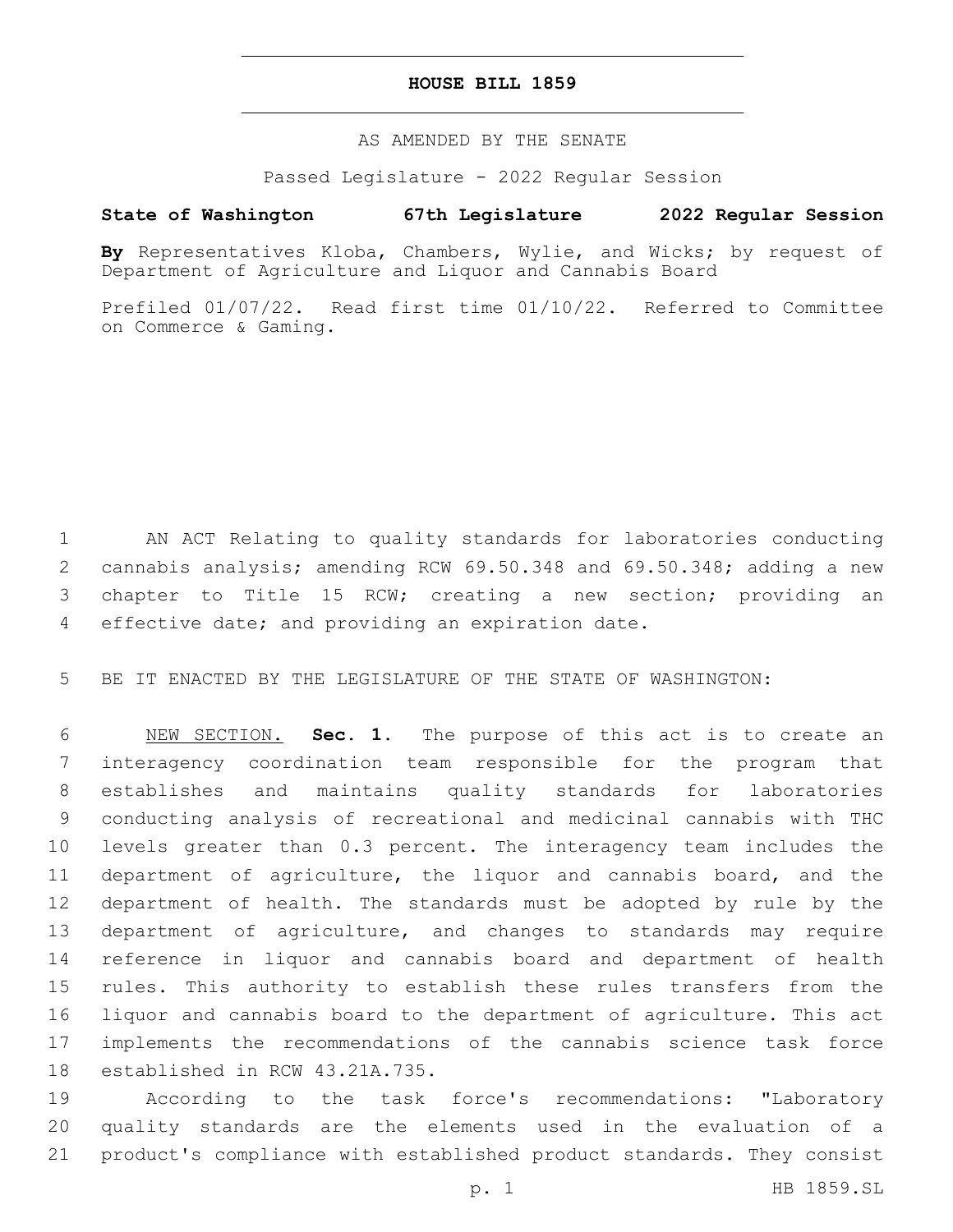of approved methods, method validation protocols, and performance measures and criteria applied to the testing of the product. Establishing appropriate and well-defined laboratory quality standards is essential to communicate to the testing laboratories what standardized practices and procedures are appropriate.

 Laboratory quality standards help ensure the data that laboratories generate are credible and can be used to provide consumer protections. They should represent sound scientific protocols, and detail practical and specific guidance for the testing subject matter. Together, well-established product standards, laboratory quality standards, and accreditation standards should function to garner confidence for consumers and the industry they 13 support."

 NEW SECTION. **Sec. 2.** The definitions in this section apply throughout this chapter unless the context clearly requires otherwise.

 (1) "Cannabis lab" means a laboratory that tests cannabis for compliance with product standards established by rule by the state 19 liquor and cannabis board.

 (2) "Team" means the interagency coordination team for cannabis laboratory quality standards created in this chapter.

 NEW SECTION. **Sec. 3.** (1) The interagency coordination team for cannabis laboratory quality standards is created. The team consists 24 of the department, the liquor and cannabis board, and the department of health. The department is designated lead agency for the team and must provide the team with all necessary administrative support.

 (2) The agencies that make up the team must each dedicate administrative, policy, scientific, or other staff necessary to successfully accomplish the duties assigned to the team.

(3) The team must:30

 (a) Coordinate among all participating agencies on agency policies, actions, and regulatory activities that relate to cannabis 33 testing laboratory quality standards; and

 (b) Advise the department on implementation and maintenance of cannabis testing laboratory quality standards topics including, but not limited to, analytical methods, validation protocols, quality assurance and quality control practices, project planning and sampling guides, and other topics as necessary to fulfill the

p. 2 HB 1859.SL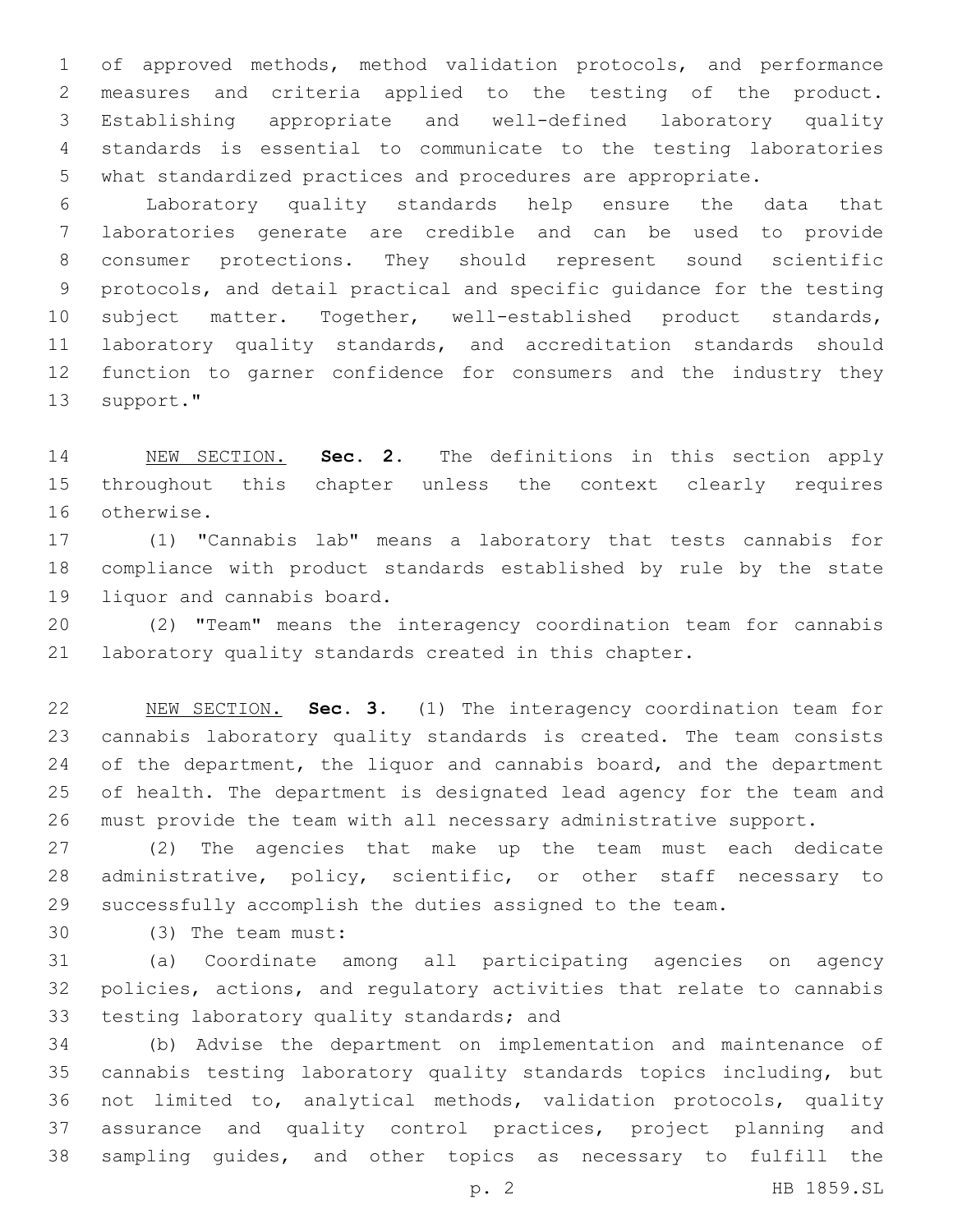purposes of the team and this act. In making its recommendations, the team must take into account the cannabis science task force 3 recommendations.

 NEW SECTION. **Sec. 4.** (1) The department must establish and maintain cannabis testing laboratory quality standards by rule in accordance with chapter 34.05 RCW.

 (2) Cannabis testing laboratory quality standards must include, but are not limited to, approved methods for testing cannabis for compliance with product standards established by rule by the state liquor and cannabis board or the department of health, method validation protocol, and performance measures and criteria applied to 12 testing of cannabis products.

 (3) The department must take into account the recommendations of 14 the team created in section 3 of this act.

 (4) Standards created under this chapter must be provided to the state department of ecology for use in the lab accreditation process 17 described in RCW 69.50.348.

 **Sec. 5.** RCW 69.50.348 and 2019 c 277 s 1 are each amended to 19 read as follows:

 (1) On a schedule determined by the state liquor and cannabis board, every licensed marijuana producer and processor must submit representative samples of marijuana, useable marijuana, or marijuana- infused products produced or processed by the licensee to an 24 independent, third-party testing laboratory ((meeting the accreditation requirements established by the state liquor and 26 cannabis board, for inspection and testing)). The purpose of testing 27 representative samples is to certify compliance with quality assurance and product standards adopted by the state liquor and 29 cannabis board under RCW 69.50.342 or the department of health under RCW 69.50.375. In conducting tests of cannabis product samples, testing laboratories must adhere to laboratory quality standards adopted by the state department of agriculture under chapter 15.--- 33 RCW (the new chapter created in section 9 of this act). Any sample remaining after testing shall be destroyed by the laboratory or 35 returned to the licensee submitting the sample.

 (2) Independent, third-party testing laboratories performing cannabis product testing under subsection (1) of this section must obtain and maintain accreditation.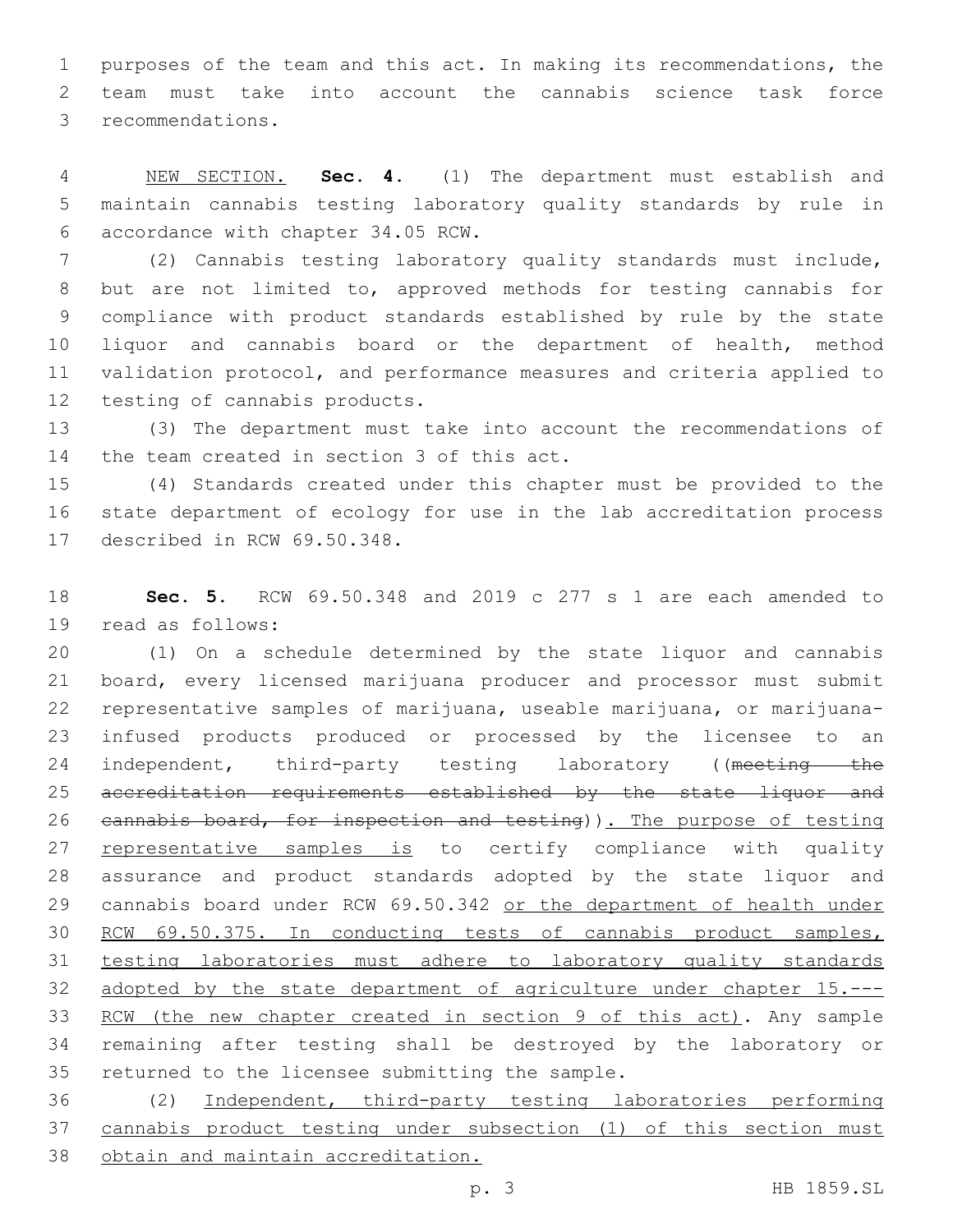(3) Licensees must submit the results of inspection and testing for quality assurance and product standards required under subsection (1) of this section to the state liquor and cannabis board on a form 4 developed by the state liquor and cannabis board.

5 (( $(3)$ )) (4) If a representative sample inspected and tested under this section does not meet the applicable quality assurance and product standards established by the state liquor and cannabis board, the entire lot from which the sample was taken must be destroyed.

9  $((+4))$   $(5)$  The state liquor and cannabis board may adopt rules 10 necessary to implement this section. The state liquor and cannabis board may adopt rules necessary to implement subsection (2) of this section until a successor state agency or agencies assume 13 responsibility for establishing and administering laboratory 14 standards and accreditation.

 **Sec. 6.** RCW 69.50.348 and 2019 c 277 s 2 are each amended to 16 read as follows:

 (1) On a schedule determined by the state liquor and cannabis board, every licensed marijuana producer and processor must submit representative samples of marijuana, useable marijuana, or marijuana- infused products produced or processed by the licensee to an independent, third-party testing laboratory meeting the accreditation 22 requirements established by the state department of ecology((, for 23 inspection and testing)). The purpose of testing representative 24 samples is to certify compliance with quality assurance and product standards adopted by the state liquor and cannabis board under RCW 69.50.342 or the department of health under RCW 69.50.375. In 27 conducting tests of cannabis product samples, testing laboratories must adhere to laboratory quality standards adopted by the state department of agriculture under chapter 15.--- RCW (the new chapter 30 created in section 9 of this act). Any sample remaining after testing shall be destroyed by the laboratory or returned to the licensee 32 submitting the sample.

 (2) Independent, third-party testing laboratories performing cannabis product testing under subsection (1) of this section must obtain and maintain accreditation.

 (3) Licensees must submit the results of inspection and testing for quality assurance and product standards required under RCW 69.50.342 to the state liquor and cannabis board on a form developed 39 by the state liquor and cannabis board.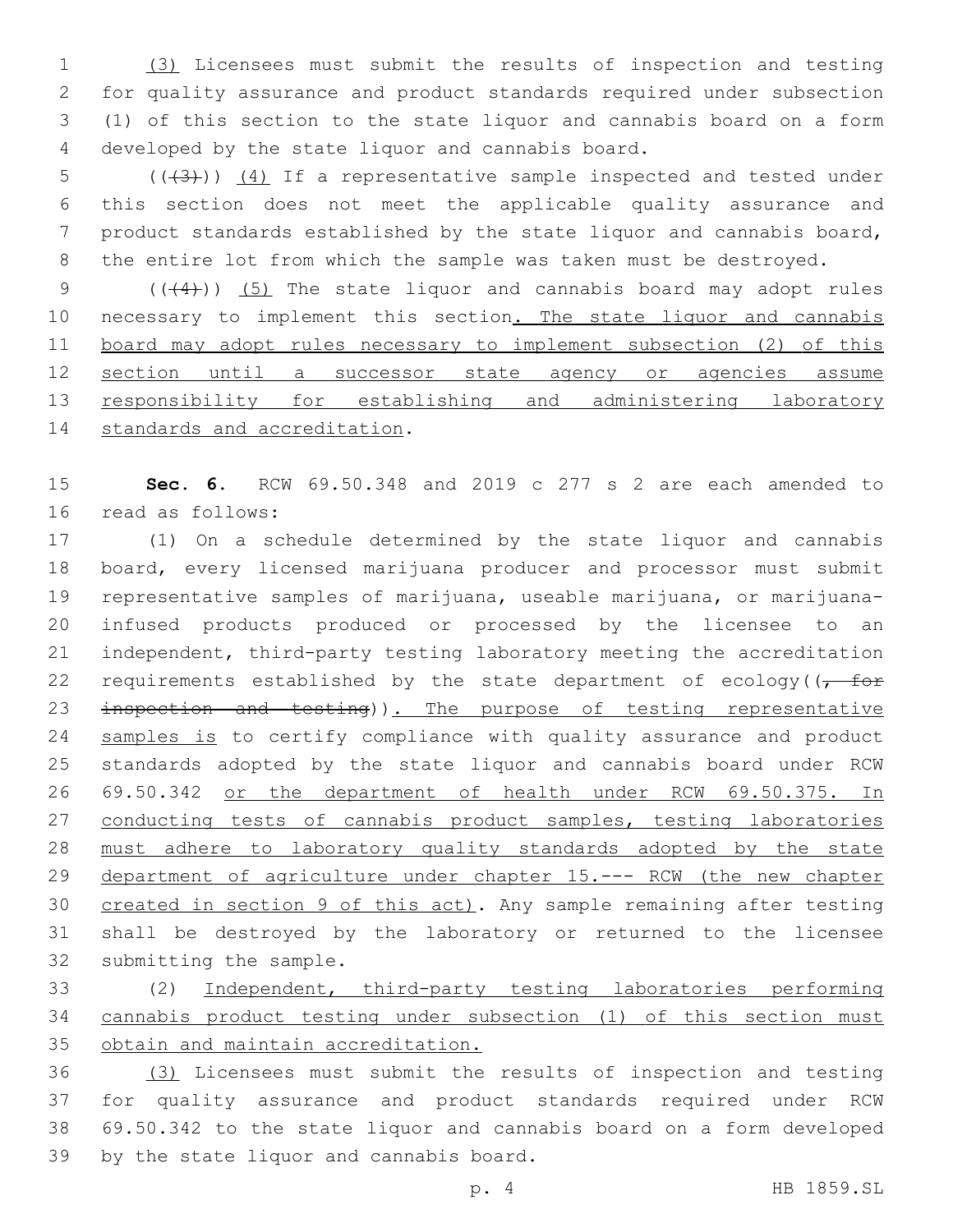1 (((43))) (4) If a representative sample inspected and tested under this section does not meet the applicable quality assurance and product standards established by the state liquor and cannabis board, the entire lot from which the sample was taken must be destroyed.

 $((+4))$   $(5)$  (a) The department of ecology may determine, assess, and collect annual fees sufficient to cover the direct and indirect costs of implementing a state marijuana product testing laboratory accreditation program, except for the initial program development costs. The department of ecology must develop a fee schedule allocating the costs of the accreditation program among its accredited marijuana product testing laboratories. The department of ecology may establish a payment schedule requiring periodic installments of the annual fee. The fee schedule must be established 14 in amounts to fully cover, but not exceed, the administrative and oversight costs. The department of ecology must review and update its fee schedule biennially. The costs of marijuana product testing laboratory accreditation are those incurred by the department of ecology in administering and enforcing the accreditation program. The costs may include, but are not limited to, the costs incurred in undertaking the following accreditation functions:

(i) Evaluating the protocols and procedures used by a laboratory;

22 (ii) Performing on-site audits;

 (iii) Evaluating participation and successful completion of 24 proficiency testing;

 (iv) Determining the capability of a laboratory to produce 26 accurate and reliable test results; and

 (v) Such other accreditation activities as the department of 28 ecology deems appropriate.

 (b) The state marijuana product testing laboratory accreditation program initial development costs must be fully paid from the dedicated marijuana account created in RCW 69.50.530.

 (( $(45)$ )) (6) The department of ecology and the (( $\frac{1}{4}$ quor and cannabis board)) interagency coordination team created in section 3 34 of this act must act cooperatively to ensure effective implementation 35 and administration of this section.

 ( $(\overline{6})$ ) (7) All fees collected under this section must be deposited in the dedicated marijuana account created in RCW 69.50.530.38